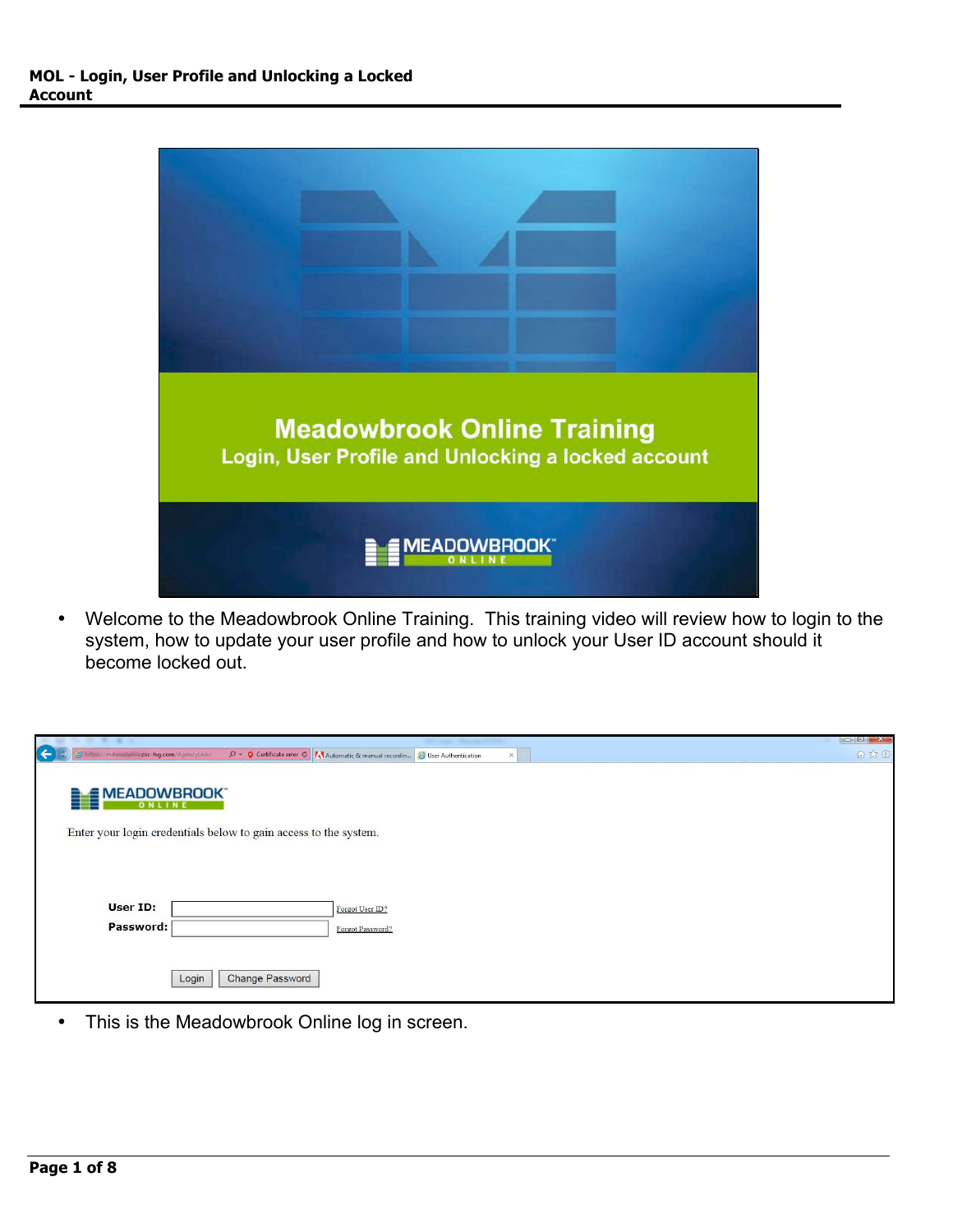| $\leftarrow$          | csc-fsg.com and distinct Anglic D + 3 Certificate error C        | User Authentication<br>$\times$ |  |  | $\mathbf{x}$<br><b>SCHOOL</b><br>自大章 |
|-----------------------|------------------------------------------------------------------|---------------------------------|--|--|--------------------------------------|
| MEADOWBROOK<br>ONLINE |                                                                  |                                 |  |  |                                      |
|                       | Enter your login credentials below to gain access to the system. |                                 |  |  |                                      |
|                       |                                                                  |                                 |  |  |                                      |
| User ID:              | TestAgent46                                                      | Forgot User ID?                 |  |  |                                      |
| Password: 000000000   |                                                                  | Forgot Password?                |  |  |                                      |
|                       | Change Password<br>Login<br>Click the Login button               |                                 |  |  |                                      |

- On this screen you will enter your User ID and Password that was supplied to you by the Meadowbrook Online support team.
- You can click on the Login button or simply press your enter key to log into the Meadowbrook Online system.



- Once on the Meadowbrook Online system, it is very important that you know the email address set up for your User Profile and that you update your security questions in your User Profile.
- You will need to know the answers to these questions to unlock your account if it should become locked.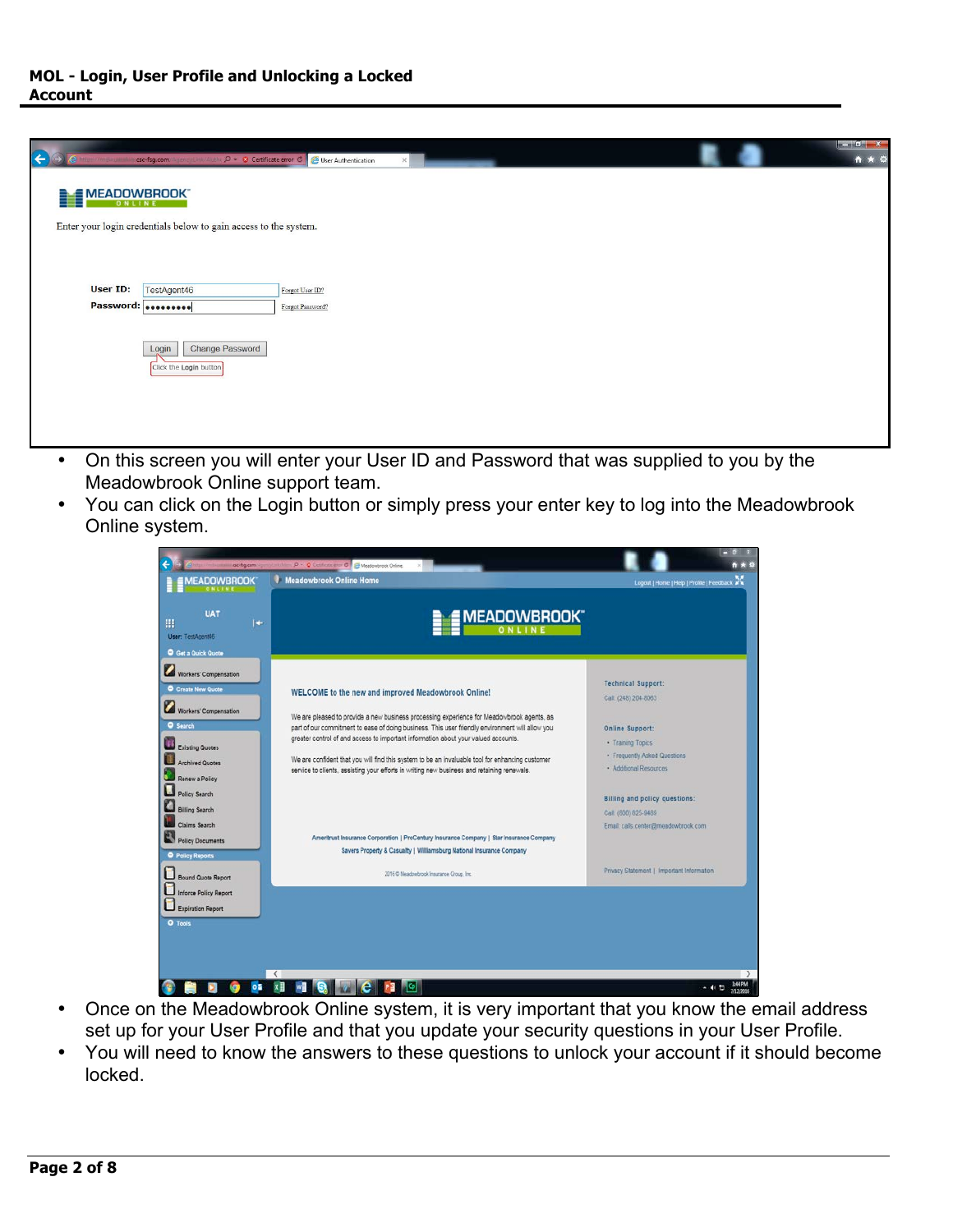

• To access your User Profile, click on the Profile link located in the upper right corner of the Meadowbrook Online Home page.

| <b>MEADOWBROOK</b><br><b>UAT</b>                   |                                  |                    |                              |         | <b>EMEADOWBROOK</b><br><b>TestAgent46 Details</b>  |                                  |                      |
|----------------------------------------------------|----------------------------------|--------------------|------------------------------|---------|----------------------------------------------------|----------------------------------|----------------------|
| l t<br>User: TestAgent46                           | <b>User Information</b>          |                    |                              |         | Any field preceded by an asterisk (*) is required. |                                  |                      |
| <b>O</b> Get a Quick Quote                         | *User ID:                        | TestAgent46        |                              |         | Date of Birth:                                     |                                  |                      |
|                                                    | *Prefix:                         | Ms.                |                              |         | Common Name:                                       |                                  |                      |
| Workers' Compensation                              | *First Name:                     | Test               |                              |         | Managing Agent:                                    |                                  |                      |
| O Create New Quote                                 | Middle Name:                     |                    |                              |         | *Organization:                                     | MDW                              |                      |
| Workers' Compensation                              | *Last Name:                      | Agent              |                              |         | *Organization Unit:                                | MDW                              |                      |
| <b>Q</b> Search                                    | Suffix:                          |                    |                              |         | *Email:                                            |                                  | Judy.reckker@meadowl |
|                                                    | *Enterprise:                     | PT                 |                              | Status: |                                                    |                                  |                      |
| <b>Existing Quotes</b>                             | Gender:                          | Male • Female      |                              |         |                                                    | Review/Change, the Email address |                      |
| <b>Archived Quotes</b>                             | *Security Question 1:            |                    | What is your pet's name ?    |         | v *Security Answer 1:                              | Nike                             |                      |
| Renew a Policy                                     | *Security Question 2:            |                    | What is your favorite sport? |         | v *Security Answer 2:<br>swimming                  |                                  |                      |
| <b>Policy Search</b>                               | Navigation Warning:              | · Enable O Disable |                              |         | LexisNexis Code:                                   |                                  | $\bullet$            |
| <b>Billing Search</b>                              | User Type:                       | Agency             | $\checkmark$                 |         |                                                    |                                  |                      |
| <b>Claims Search</b>                               | Reports To:                      | AAVENDANO          | $\vee$ 0                     |         |                                                    |                                  |                      |
| <b>Policy Documents</b><br><b>O</b> Policy Reports | <b>Business Information</b>      |                    |                              |         | <b>Home Information</b>                            |                                  |                      |
| <b>Bound Quote Report</b>                          | *Business Phone Number:          |                    | (248)204-8071                |         | *Home Phone Number:                                |                                  | (555) 555-5555       |
| Inforce Policy Report                              | <b>Business Phone Extension:</b> |                    |                              |         | Home Phone Extension:                              |                                  |                      |
| <b>Expiration Report</b>                           | Business Address:                |                    |                              |         | Home Address:                                      |                                  |                      |
| O Tools                                            | <b>Business City:</b>            |                    |                              |         | Home City:                                         |                                  |                      |
|                                                    | <b>Business State:</b>           |                    |                              |         | V Home State:                                      |                                  |                      |
|                                                    | <b>Business Postal Code:</b>     |                    |                              |         | Home Postal Code:                                  |                                  |                      |
|                                                    | <b>Business Country:</b>         |                    |                              |         | Home Country:                                      |                                  |                      |

- Once in your User Profile, you will want to review the email address that is set up for your User Account.
- You have the option of changing this address for your account if you would prefer a different email address.
- Simply update the Email field with the desired address.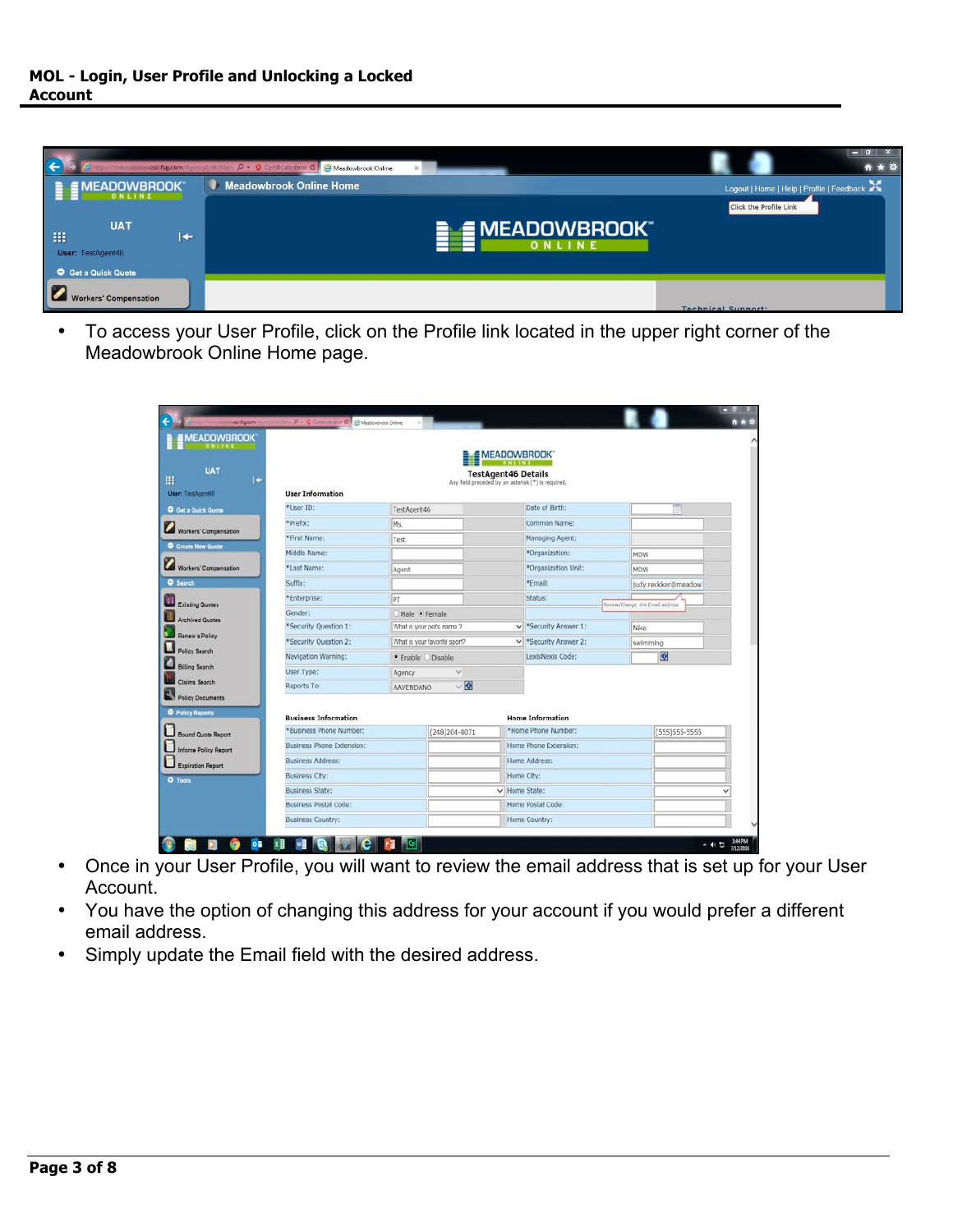| <b>MEADOWBROOK®</b>                                |                                  |                  |                              | <b>EMEADOWBROOK</b>           |                                                    |          |                      |
|----------------------------------------------------|----------------------------------|------------------|------------------------------|-------------------------------|----------------------------------------------------|----------|----------------------|
| <b>UAT</b><br>c<br>User: TestAgent46               | <b>User Information</b>          |                  |                              | <b>TestAgent46 Details</b>    | Any field preceded by an asterisk (*) is required. |          |                      |
| C Get a Quick Quote                                | *User ID:                        | TestAgent46      |                              |                               | Date of Birth:                                     |          |                      |
| Workers' Compensation                              | *Prefix:                         | Ms.              |                              |                               | Common Name:                                       |          |                      |
|                                                    | *First Name:                     | Test             |                              |                               | Managing Agent:                                    |          |                      |
| Create New Quote                                   | Middle Name:                     |                  |                              |                               | *Organization:                                     | MDW      |                      |
| Workers' Compensation                              | *Last Name:                      | Agent            |                              |                               | *Organization Unit:                                | MDW      |                      |
| <b>O</b> Search                                    | Suffix:                          |                  |                              |                               | *Fmail:                                            |          | Judy.reckker@meadow  |
| <b>Existing Quotes</b>                             | *Enterprise:                     | pT               |                              |                               | Status:                                            |          |                      |
| <b>Archived Quotes</b>                             | Gender:                          |                  |                              |                               | Male · Female                                      |          |                      |
|                                                    | *Security Question 1:            |                  | What is your pet's name ?    | v *Security Answer 1:         |                                                    | Nike     |                      |
| Renew a Policy                                     | *Security Question 2:            |                  | What is your favorite sport? | v *Security Answer 2:         |                                                    | swimming |                      |
| Policy Search                                      | Navigation Warning:              |                  | · Enable O Disable           | Review the Security questions | kisNexis Code:                                     |          | $\overline{\bullet}$ |
| <b>Billing Search</b>                              | User Type:                       | Agency           | $\vee$                       |                               |                                                    |          |                      |
| Claims Search                                      | Reports To:                      | <b>AAVENDANO</b> | $\vee$ 0                     |                               |                                                    |          |                      |
| <b>Policy Documents</b><br><b>O</b> Policy Reports | <b>Business Information</b>      |                  |                              |                               | <b>Home Information</b>                            |          |                      |
| <b>Bound Quote Report</b>                          | *Business Phone Number:          |                  | (248) 204-8071               |                               | *Home Phone Number:                                |          | (555)555-5555        |
| <b>Inforce Policy Report</b>                       | <b>Business Phone Extension:</b> |                  |                              |                               | Home Phone Extension:                              |          |                      |
| Expiration Report                                  | <b>Business Address:</b>         |                  |                              |                               | Home Address:                                      |          |                      |
| O Tools                                            | <b>Business City:</b>            |                  |                              |                               | Home City:                                         |          |                      |
|                                                    | <b>Business State:</b>           |                  |                              | V Home State:                 |                                                    |          |                      |
|                                                    | <b>Business Postal Code:</b>     |                  |                              |                               | Home Postal Code:                                  |          |                      |
|                                                    | <b>Business Country:</b>         |                  |                              |                               | Home Country:                                      |          |                      |

- You will also want to select and set up answers for the security questions.
- These questions are required when a user needs to unlock their account.

| <b>MEADOWBROOK</b><br><b>UAT</b> |                                      |                                                                                                            |                                                               | <b>EMEADOWBROOK</b>        |                         |          |                     |
|----------------------------------|--------------------------------------|------------------------------------------------------------------------------------------------------------|---------------------------------------------------------------|----------------------------|-------------------------|----------|---------------------|
| c                                |                                      |                                                                                                            | Any field preceded by an asterisk (*) is required.            | <b>TestAgent46 Details</b> |                         |          |                     |
| User: TestAgent45                | <b>User Information</b><br>*User ID: |                                                                                                            |                                                               |                            | Date of Birth:          |          |                     |
| <b>O</b> Get a Quick Quote       |                                      | TestAgent46                                                                                                |                                                               |                            |                         |          |                     |
| Workers' Compensation            | *Prefix:                             | Ms.                                                                                                        |                                                               |                            | Common Name:            |          |                     |
| Create New Quote                 | *First Name:                         | Test                                                                                                       |                                                               |                            | Managing Agent:         |          |                     |
|                                  | Middle Name:                         |                                                                                                            |                                                               |                            | *Organization:          | MDW      |                     |
| Workers' Compensation            | *Last Name:                          | Agent                                                                                                      |                                                               |                            | *Organization Unit:     | MDW      |                     |
| <b>O</b> Search                  | Suffix:                              |                                                                                                            |                                                               |                            | *Email:                 |          | Judy.reckker@meadow |
| <b>Existing Quotes</b>           | *Enterprise:                         | PT                                                                                                         |                                                               |                            | Status:                 |          |                     |
| <b>Archived Quotes</b>           | Gender:                              | What is your mother's name before mamage?<br>What is your pet's name ?<br>What is the name of your school? |                                                               |                            |                         |          |                     |
|                                  | *Security Question 1:                |                                                                                                            |                                                               |                            | *Security Answer 1:     | Nike     |                     |
| Renew a Policy                   | *Security Question 2:                |                                                                                                            | In what city were you born?                                   |                            | *Security Answer 2:     | swimming |                     |
| Policy Search                    | Navigation Warning:                  |                                                                                                            | What is your favorite movie?<br>In which year were you born ? |                            | LexisNexis Code:        |          | $\bullet$           |
| <b>Billing Search</b>            | User Type:                           |                                                                                                            | What is your favorite color?                                  |                            |                         |          |                     |
| <b>Claims Search</b>             | Reports To:                          | AAVENDANO                                                                                                  | $\vee$ 0                                                      |                            |                         |          |                     |
| Policy Documents                 |                                      |                                                                                                            |                                                               |                            |                         |          |                     |
| <b>Q</b> Policy Reports          | <b>Business Information</b>          |                                                                                                            |                                                               |                            | <b>Home Information</b> |          |                     |
| <b>Bound Quote Report</b>        | *Business Phone Number:              |                                                                                                            | $(248)204 - 8071$                                             |                            | *Home Phone Number:     |          | (555) 555-5555      |
| <b>Inforce Policy Report</b>     | <b>Business Phone Extension:</b>     |                                                                                                            |                                                               |                            | Home Phone Extension:   |          |                     |
| <b>Expiration Report</b>         | <b>Business Address:</b>             |                                                                                                            |                                                               |                            | Home Address:           |          |                     |
| <b>O</b> Tools                   | <b>Business City:</b>                |                                                                                                            |                                                               | Home City:                 |                         |          |                     |
|                                  | <b>Business State:</b>               |                                                                                                            |                                                               | v Home State:              |                         |          |                     |
|                                  | <b>Business Postal Code:</b>         |                                                                                                            |                                                               |                            | Home Postal Code:       |          |                     |
|                                  | <b>Business Country:</b>             |                                                                                                            |                                                               |                            | Home Country:           |          |                     |

• Make sure you select questions and answers that you will remember.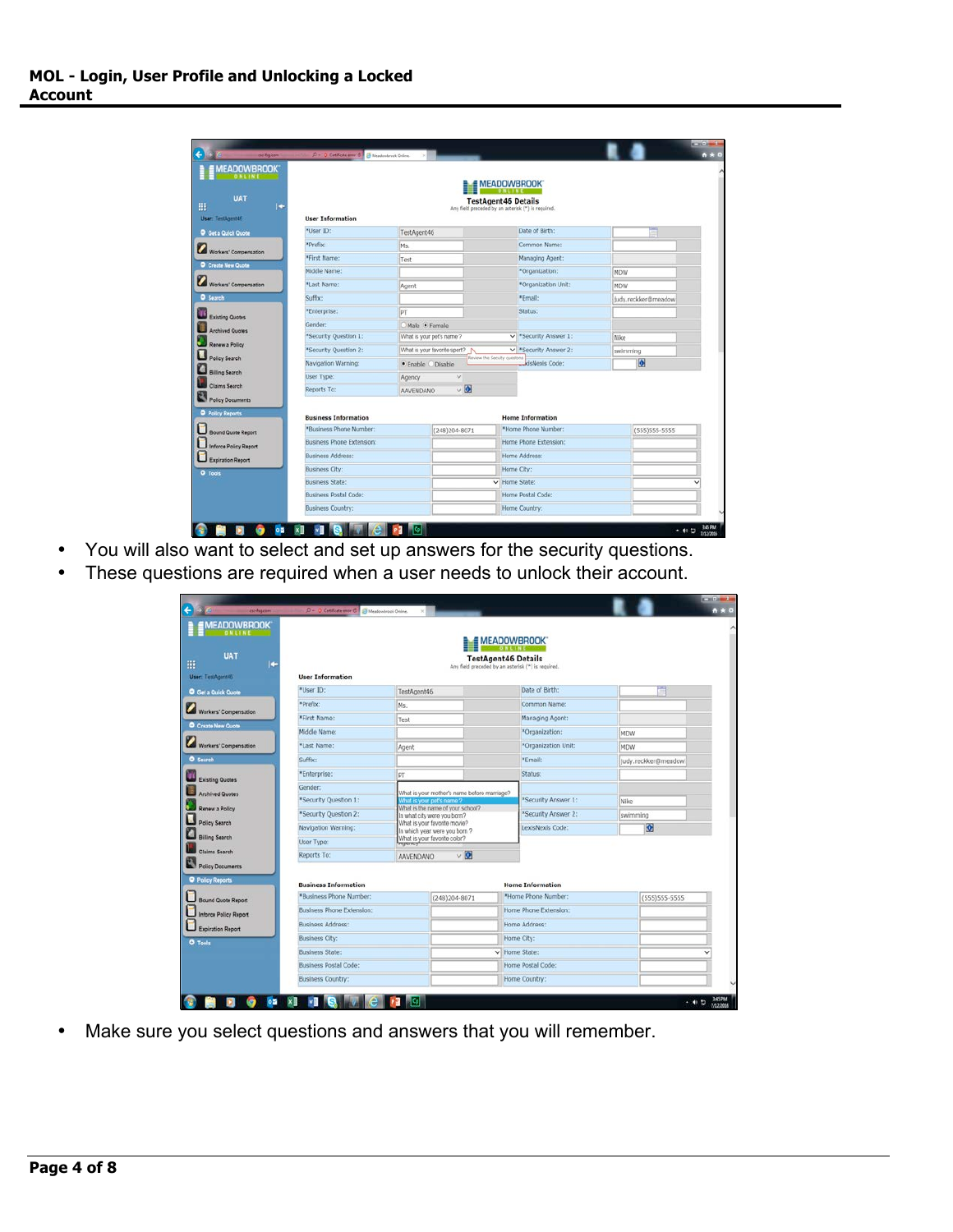| <b>MEADOWBROOK</b>                          |                                  |             |                              | <b>MEADOWBROOK</b>         |                                                                             |          |                     |
|---------------------------------------------|----------------------------------|-------------|------------------------------|----------------------------|-----------------------------------------------------------------------------|----------|---------------------|
| <b>UAT</b><br>ı.<br>User: TestAgent46       | <b>User Information</b>          |             |                              | <b>TestAgent46 Details</b> | Any field preceded by an asterisk (") is required.                          |          |                     |
| <b>O</b> Get a Quick Quote                  | *User ID:                        | TestAgent46 |                              |                            | Date of Birth:                                                              |          |                     |
| Workers' Compensation                       | *Prefix:                         | Ms.         |                              |                            | Common Name:                                                                |          |                     |
| Create New Quote                            | *First Name:                     | Test        |                              |                            | Managing Agent:                                                             |          |                     |
|                                             | Middle Name:                     |             |                              |                            | *Organization:                                                              | MDW      |                     |
| Workers' Compensation                       | *Last Name:                      | Agent       |                              |                            | *Organization Unit:                                                         | MDW      |                     |
| <b>O</b> Search                             | Suffix:                          |             |                              |                            | *Email:                                                                     |          | Judy.reckker@meadow |
| <b>Existing Quotes</b>                      | *Enterprise:                     |             | PT                           |                            | Status:                                                                     |          |                     |
|                                             | Gender:                          |             | Male . Female                |                            |                                                                             |          |                     |
| <b>Archived Quotes</b>                      | *Security Question 1:            |             | What is your pet's name ?    |                            | V *Security Answer 1:                                                       | Nike     |                     |
| Renew a Policy                              | *Security Question 2:            |             | What is your favorite sport? |                            | V *Security Answer 2:                                                       | swimming |                     |
| <b>Policy Search</b>                        | Navigation Warning:              |             | ● Enable © Disable           |                            | LexisNeyie Code:<br>Enter your answers for the seltected security questions |          | <b>W</b>            |
| <b>Billing Search</b>                       | User Type:                       | Agency      | $\check{~}$                  |                            |                                                                             |          |                     |
| <b>Claims Search</b>                        | Reports To:                      | AAVENDANO   | $\vee$ 0                     |                            |                                                                             |          |                     |
| Policy Documents<br><b>O</b> Policy Reports | <b>Business Information</b>      |             |                              |                            | <b>Home Information</b>                                                     |          |                     |
| Bound Quote Report                          | *Business Phone Number:          |             | (248)204-8071                |                            | *Home Phone Number:                                                         |          | (555)555-5555       |
| <b>Inforce Policy Report</b>                | <b>Business Phone Extension:</b> |             |                              |                            | Home Phone Extension:                                                       |          |                     |
| <b>Expiration Report</b>                    | <b>Business Address:</b>         |             |                              |                            | Home Address:                                                               |          |                     |
| O Tools                                     | <b>Business City:</b>            |             |                              |                            | Home City:                                                                  |          |                     |
|                                             | <b>Business State:</b>           |             |                              | V Home State:              |                                                                             |          |                     |
|                                             | <b>Business Postal Code:</b>     |             |                              |                            | Home Postal Code:                                                           |          |                     |
|                                             | <b>Business Country:</b>         |             |                              |                            | Home Country:                                                               |          |                     |

• Enter your answers for the selected security questions.

| <b>MEADOWBROOK</b><br><b>UAT</b><br>c<br>User: TestAgent46 | <b>User Information</b>          |                  | Any field preceded by an asterisk (*) is required. |               | <b>EMEADOWBROOK</b><br><b>TestAgent46 Details</b> |                        |                         |  |
|------------------------------------------------------------|----------------------------------|------------------|----------------------------------------------------|---------------|---------------------------------------------------|------------------------|-------------------------|--|
| G Get a Quick Quote                                        | *User ID:                        | TestAgent46      |                                                    |               | Date of Birth:                                    |                        |                         |  |
|                                                            | *Prefix:                         | Ms.              |                                                    |               | Common Name:                                      |                        |                         |  |
| Workers' Compensation                                      | *First Name:                     | Test             |                                                    |               | Managing Agent:                                   |                        |                         |  |
| Create New Quote                                           | Middle Name:                     |                  |                                                    |               | *Organization:                                    | MDW                    |                         |  |
| Workers' Compensation                                      | *Last Name:                      | Agent            |                                                    |               | *Organization Unit:                               | <b>MDW</b>             |                         |  |
| <b>O</b> Search                                            | Suffix:                          |                  |                                                    |               | "Email:                                           |                        | Judy.reckker@meadow     |  |
|                                                            | *Enterprise:                     | PT               |                                                    |               | Status:                                           |                        |                         |  |
| <b>Existing Quotes</b>                                     | Gender:                          | Male · Female    |                                                    |               |                                                   |                        |                         |  |
| <b>Archived Quotes</b>                                     | *Security Question 1:            |                  | What is your pet's name ?                          |               | v *Security Answer 1:                             | Nike                   |                         |  |
| Renew a Policy                                             | *Security Question 2:            |                  | What is your favorite sport?                       |               | V *Security Answer 2:                             |                        | swimming                |  |
| <b>Policy Search</b>                                       | Navigation Warning:              |                  | · Enable O Disable                                 |               | LexisNexis Code:                                  |                        | $\overline{\mathbf{o}}$ |  |
| <b>Billing Search</b>                                      | User Type:                       | Agency.          | $\checkmark$                                       |               |                                                   |                        |                         |  |
| <b>Claims Search</b>                                       | Reports To:                      | <b>AAVENDANO</b> | $\vee$ 0                                           |               |                                                   |                        |                         |  |
| <b>Policy Documents</b><br><b>O</b> Policy Reports         | <b>Business Information</b>      |                  |                                                    |               | <b>Home Information</b>                           |                        |                         |  |
| <b>Bound Quote Report</b>                                  | *Business Phone Number:          |                  | (248)204-8071                                      |               | *Home Phone Number:                               |                        | (555) 555-5555          |  |
| <b>Inforce Policy Report</b>                               | <b>Business Phone Extension:</b> |                  |                                                    |               | Update your business phone Extension:             | Update your home phone |                         |  |
| <b>Expiration Report</b>                                   | <b>Business Address:</b>         |                  |                                                    |               | Home Address:                                     |                        |                         |  |
| O Tools                                                    | <b>Business City:</b>            |                  |                                                    |               | Home City:                                        |                        |                         |  |
|                                                            | <b>Business State:</b>           |                  |                                                    | v Home State: |                                                   |                        |                         |  |
|                                                            | Business Postal Code:            |                  |                                                    |               | Home Postal Code:                                 |                        |                         |  |
|                                                            | <b>Business Country:</b>         |                  |                                                    |               | Home Country:                                     |                        |                         |  |

- You should also update your business and home phone numbers as these are required fields as indicated by the asterisk.
- All other fields are optional.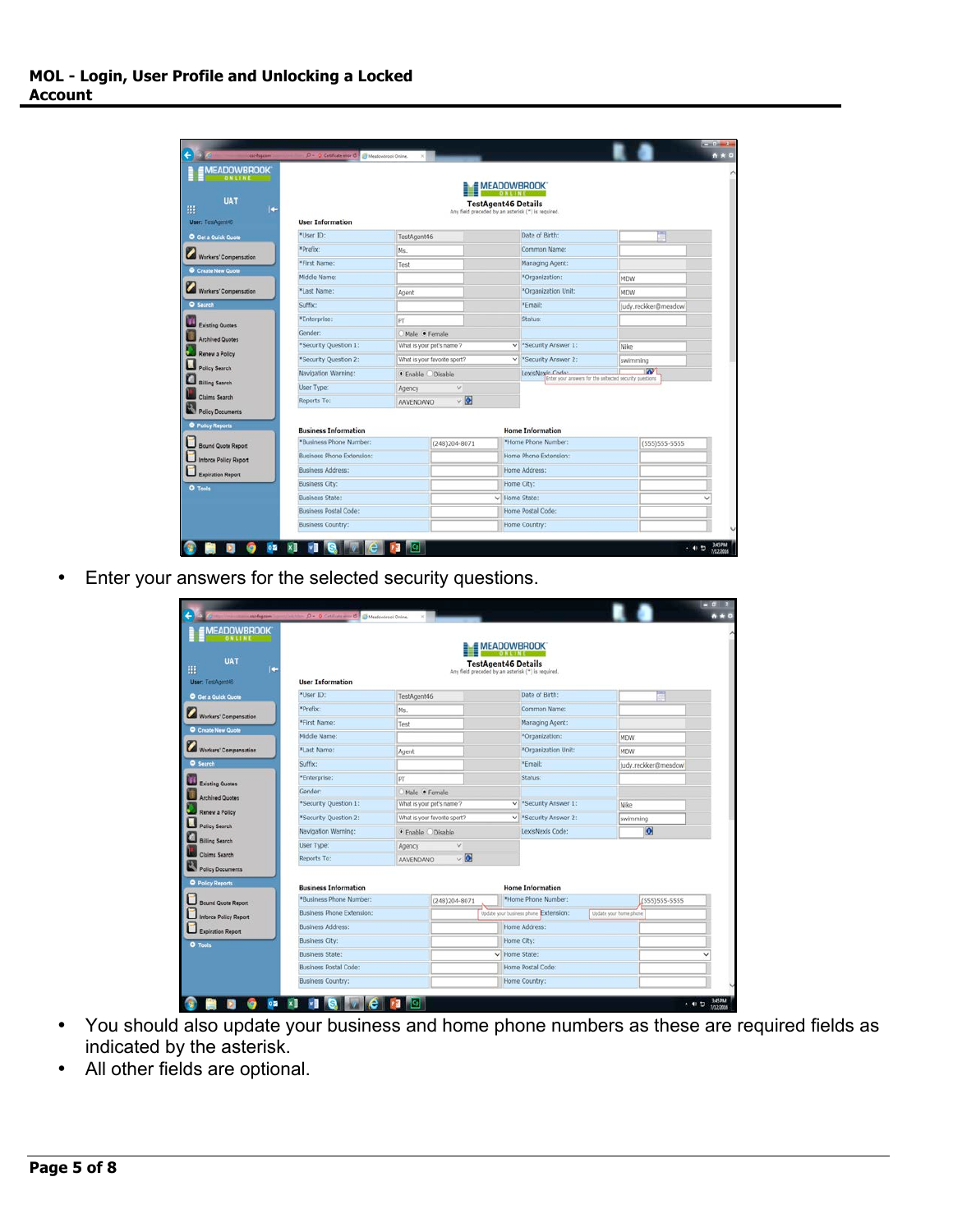| <b>AEADOWBROOK</b>           | <b>Business State:</b>                                                                                                                                                                                                                                                                                                                     |           |                                                 | v Home State:                                                                                                            |                                    |
|------------------------------|--------------------------------------------------------------------------------------------------------------------------------------------------------------------------------------------------------------------------------------------------------------------------------------------------------------------------------------------|-----------|-------------------------------------------------|--------------------------------------------------------------------------------------------------------------------------|------------------------------------|
|                              | <b>Business Postal Code:</b>                                                                                                                                                                                                                                                                                                               |           |                                                 | Home Postal Code:                                                                                                        |                                    |
| <b>UAT</b>                   | <b>Business Country:</b>                                                                                                                                                                                                                                                                                                                   |           |                                                 | Home Country:                                                                                                            |                                    |
| c<br>User: TestAgent46       | <b>Associated Agencies ChangeO</b>                                                                                                                                                                                                                                                                                                         |           |                                                 |                                                                                                                          |                                    |
|                              | Agency Name                                                                                                                                                                                                                                                                                                                                | State     | Information                                     | Locations                                                                                                                |                                    |
| <b>O</b> Get a Quick Quote   | KIRKILES & ASSOC COMMERCIAL                                                                                                                                                                                                                                                                                                                | <b>MA</b> |                                                 | NORTHEAST WC - SAVERS                                                                                                    |                                    |
|                              |                                                                                                                                                                                                                                                                                                                                            |           |                                                 | NORTHEAST SM WC - SAVERS                                                                                                 |                                    |
| Workers' Compensation        |                                                                                                                                                                                                                                                                                                                                            |           |                                                 | NORTHEAST WC - STAR INS                                                                                                  |                                    |
| Create New Quote             |                                                                                                                                                                                                                                                                                                                                            |           |                                                 | NORTHEAST WC RIBUILD - STAR INS                                                                                          |                                    |
|                              |                                                                                                                                                                                                                                                                                                                                            |           |                                                 | NORTHEAST SM WC - STAR INS                                                                                               |                                    |
| Workers' Compensation        |                                                                                                                                                                                                                                                                                                                                            |           |                                                 | NORTHEAST WC - WILLIAMSBURG                                                                                              |                                    |
|                              |                                                                                                                                                                                                                                                                                                                                            |           |                                                 | NORTHEAST WC MSA - STAR INS                                                                                              |                                    |
| <b>O</b> Search              |                                                                                                                                                                                                                                                                                                                                            |           |                                                 | NORTHEAST WC RIBUILD MSA - STAR INS                                                                                      |                                    |
| <b>Existing Quotes</b>       |                                                                                                                                                                                                                                                                                                                                            |           |                                                 | NORTHEAST WC - WILLIAMSBURG                                                                                              |                                    |
|                              |                                                                                                                                                                                                                                                                                                                                            |           |                                                 | Locations in this section override locations in the Associated Agencies section. To use locations assigned at the agency |                                    |
| <b>Archived Quotes</b>       | <b>Associated User Locations Change Q</b>                                                                                                                                                                                                                                                                                                  |           | level, do not assign locations in this section. |                                                                                                                          |                                    |
| Renew a Policy               | <b>Location Description</b>                                                                                                                                                                                                                                                                                                                |           |                                                 |                                                                                                                          |                                    |
| Policy Search                |                                                                                                                                                                                                                                                                                                                                            |           |                                                 |                                                                                                                          |                                    |
| <b>Billing Search</b>        | <b>Customize Home Page Change Of</b>                                                                                                                                                                                                                                                                                                       |           |                                                 |                                                                                                                          |                                    |
|                              | Home Page Sections                                                                                                                                                                                                                                                                                                                         |           |                                                 |                                                                                                                          |                                    |
| <b>Claims Search</b>         |                                                                                                                                                                                                                                                                                                                                            |           |                                                 |                                                                                                                          |                                    |
| Policy Documents             | <b>Policy Filter</b>                                                                                                                                                                                                                                                                                                                       |           |                                                 |                                                                                                                          |                                    |
| Policy Reports               | Use this section to specify which policies this user can edit and who this user can mimic. Editing means the ability to quote, issue, endorse or<br>renew policies. Mimicking means assuming the identity of another user. For more details, see Policy Processing - Common Features guide in<br>Meadowbrook Online documentation library. |           |                                                 |                                                                                                                          |                                    |
| Bound Quote Report           | Edit only this user's policies (Mimicking is disabled).                                                                                                                                                                                                                                                                                    |           |                                                 |                                                                                                                          |                                    |
| <b>Inforce Policy Report</b> | Mimic all users in this list and edit their policies. Change                                                                                                                                                                                                                                                                               |           |                                                 |                                                                                                                          |                                    |
|                              | · Mimic all users in this user's associated agencies and edit their policies.                                                                                                                                                                                                                                                              |           |                                                 |                                                                                                                          |                                    |
|                              |                                                                                                                                                                                                                                                                                                                                            |           |                                                 |                                                                                                                          |                                    |
| <b>Expiration Report</b>     |                                                                                                                                                                                                                                                                                                                                            |           |                                                 |                                                                                                                          |                                    |
|                              |                                                                                                                                                                                                                                                                                                                                            |           |                                                 |                                                                                                                          |                                    |
| O Tools                      |                                                                                                                                                                                                                                                                                                                                            |           | Continue                                        |                                                                                                                          |                                    |
|                              |                                                                                                                                                                                                                                                                                                                                            |           |                                                 |                                                                                                                          | Click here to change your password |

• Additionally, you can change your password from within your User Profile screen by clicking on the Change Password button located at the bottom of the page.

| <b><i>MEADOWBROOK</i></b>                                                     | Business State:                                                                                                                                  |       |             | V Home State:                                                                                                                                                               |  |
|-------------------------------------------------------------------------------|--------------------------------------------------------------------------------------------------------------------------------------------------|-------|-------------|-----------------------------------------------------------------------------------------------------------------------------------------------------------------------------|--|
|                                                                               | <b>Business Postal Code:</b>                                                                                                                     |       |             | Home Postal Code:                                                                                                                                                           |  |
| UAT                                                                           | <b>Business Country:</b>                                                                                                                         |       |             | Home Country:                                                                                                                                                               |  |
| ÷<br>User: TestAgent46                                                        | Associated Agencies Change                                                                                                                       |       |             |                                                                                                                                                                             |  |
|                                                                               | Agency Name                                                                                                                                      | State | Information | Locations                                                                                                                                                                   |  |
| <b>O</b> Get a Quick Quote                                                    | KIRKILES & ASSOC COMMERCIAL                                                                                                                      | MA    |             | NORTHEAST WC - SAVERS                                                                                                                                                       |  |
|                                                                               |                                                                                                                                                  |       |             | NORTHEAST SM WC - SAVERS                                                                                                                                                    |  |
| Workers' Compensation                                                         |                                                                                                                                                  |       |             | NORTHEAST WC - STAR INS                                                                                                                                                     |  |
| C Create New Quote                                                            |                                                                                                                                                  |       |             | NORTHEAST WC RIBUILD - STAR INS                                                                                                                                             |  |
|                                                                               |                                                                                                                                                  |       |             | NORTHEAST SM WC - STAR INS                                                                                                                                                  |  |
| Workers' Compensation                                                         |                                                                                                                                                  |       |             | NORTHEAST WC - WILLIAMSBURG                                                                                                                                                 |  |
|                                                                               |                                                                                                                                                  |       |             | NORTHEAST WC MSA - STAR INS                                                                                                                                                 |  |
| <b>O</b> Search                                                               |                                                                                                                                                  |       |             | NORTHEAST WC RIBUILD MSA - STAR INS                                                                                                                                         |  |
| Existing Quotes                                                               |                                                                                                                                                  |       |             | NORTHEAST WC - WILLIAMSBURG                                                                                                                                                 |  |
|                                                                               |                                                                                                                                                  |       |             |                                                                                                                                                                             |  |
|                                                                               |                                                                                                                                                  |       |             |                                                                                                                                                                             |  |
| <b>Archived Quotes</b>                                                        | Associated User Locations Change                                                                                                                 |       |             | Locations in this section override locations in the Associated Agencies section. To use locations assigned at the agency<br>level, do not assign locations in this section. |  |
| Renew a Policy                                                                | <b>Location Description</b>                                                                                                                      |       |             |                                                                                                                                                                             |  |
|                                                                               |                                                                                                                                                  |       |             |                                                                                                                                                                             |  |
| Policy Search                                                                 |                                                                                                                                                  |       |             |                                                                                                                                                                             |  |
| <b>Billing Search</b>                                                         | Customize Home Page Change                                                                                                                       |       |             |                                                                                                                                                                             |  |
| <b>Claims Search</b>                                                          | Home Page Sections                                                                                                                               |       |             |                                                                                                                                                                             |  |
|                                                                               | <b>Policy Filter</b>                                                                                                                             |       |             |                                                                                                                                                                             |  |
| Policy Documents                                                              | Use this section to specify which policies this user can edit and who this user can mimic. Editing means the ability to quote, issue, endorse or |       |             |                                                                                                                                                                             |  |
|                                                                               | renew policies. Mimicking means assuming the identity of another user. For more details, see Policy Processing - Common Features guide in        |       |             |                                                                                                                                                                             |  |
|                                                                               | Meadowbrook Online documentation library.                                                                                                        |       |             |                                                                                                                                                                             |  |
|                                                                               | Edit only this user's policies (Mimicking is disabled).                                                                                          |       |             |                                                                                                                                                                             |  |
| <b>O</b> Policy Reports<br><b>Bound Quote Report</b><br>Inforce Policy Report | Mimic all users in this list and edit their policies. Change                                                                                     |       |             |                                                                                                                                                                             |  |
| <b>Expiration Report</b>                                                      | <sup>*</sup> Mimic all users in this user's associated agencies and edit their policies.                                                         |       |             |                                                                                                                                                                             |  |
|                                                                               |                                                                                                                                                  |       |             |                                                                                                                                                                             |  |
| O Tools                                                                       |                                                                                                                                                  |       |             | Continue                                                                                                                                                                    |  |
|                                                                               |                                                                                                                                                  |       |             |                                                                                                                                                                             |  |
|                                                                               |                                                                                                                                                  |       |             | <b>Click Continue</b><br>Change Password                                                                                                                                    |  |

• When you are all done updating your User Profile fields, click on the Continue button.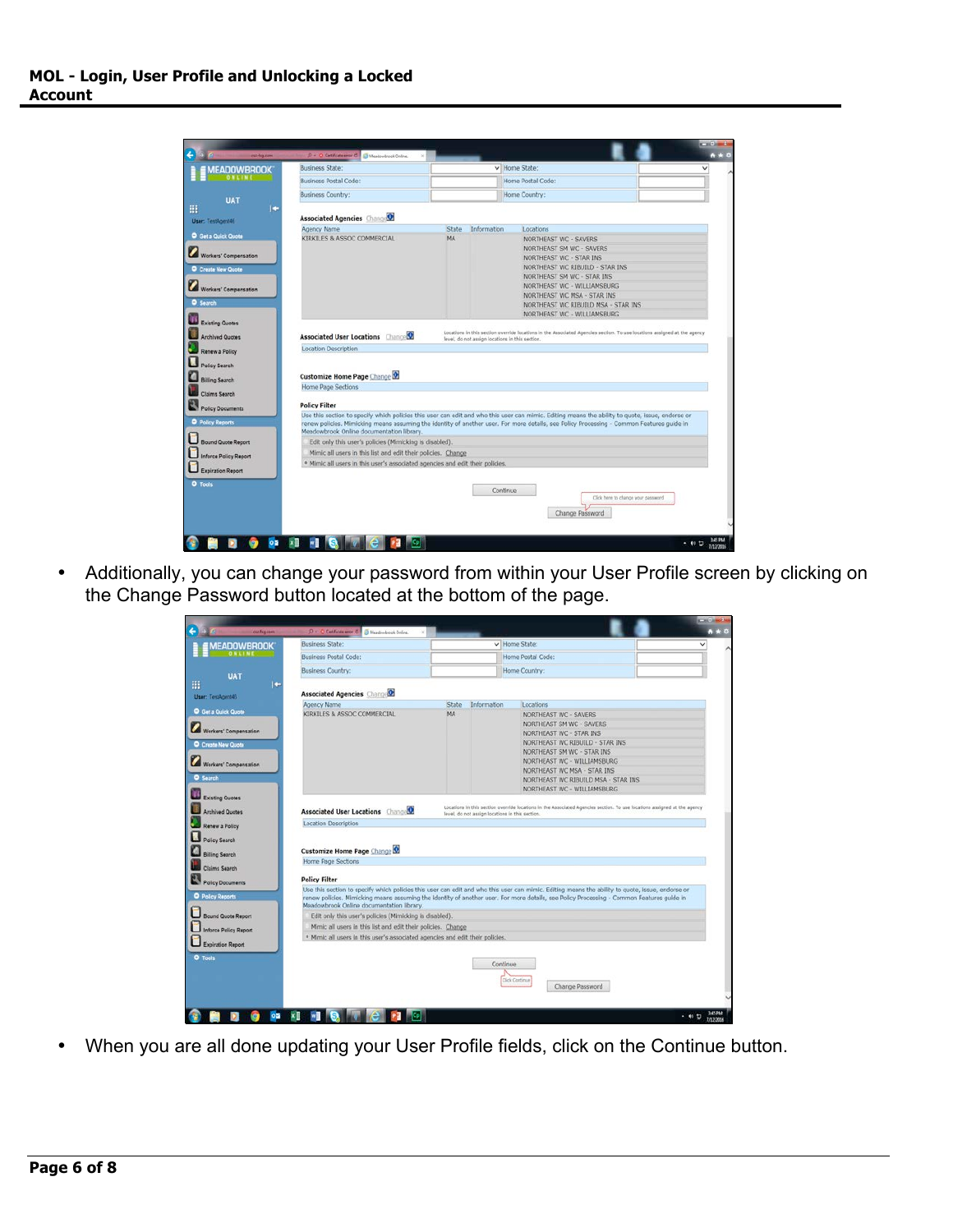| R           | csc-fsg.com Agency Link/Author D = 3 Certificate error O 3 User Authentication |                                                                                               | $\times$ |  | <u>respectively</u><br>☆★☆ |
|-------------|--------------------------------------------------------------------------------|-----------------------------------------------------------------------------------------------|----------|--|----------------------------|
| MEADOWBROOK |                                                                                |                                                                                               |          |  |                            |
|             | Enter your login credentials below to gain access to the system.               |                                                                                               |          |  |                            |
|             |                                                                                | An invalid password was entered for the current User Id. Please enter the correct password or |          |  |                            |
|             | proceed to the 'Forgot Password ?' link                                        |                                                                                               |          |  |                            |
| User ID:    | TestAgent46                                                                    | X Forgot User ID?                                                                             |          |  |                            |
| Password:   |                                                                                | Forgot Password?                                                                              |          |  |                            |
|             |                                                                                |                                                                                               |          |  |                            |
|             | Change Password                                                                |                                                                                               |          |  |                            |
|             | Login                                                                          |                                                                                               |          |  |                            |

- If you enter an in valid password you will see this error message:
- An in valid password was entered for the current User ID.
- Please enter the correct password or proceed to the Forgot Password link.

|                     | csc-fsg.com Team of Internation $D = \otimes$ Certificate error $\circ$ (e) User Authentication |                                                                                                                                                                                            |  | <b>Digital</b><br>$A + Q$ |
|---------------------|-------------------------------------------------------------------------------------------------|--------------------------------------------------------------------------------------------------------------------------------------------------------------------------------------------|--|---------------------------|
| <b>EMEADOWBROOK</b> |                                                                                                 |                                                                                                                                                                                            |  |                           |
|                     | Enter your login credentials below to gain access to the system.                                |                                                                                                                                                                                            |  |                           |
| account             |                                                                                                 | Userid has been locked by the application due to exceeding the allowable logon attempts. Click<br>on the Forgot Password link below and complete the Forgot Password screens to unlock the |  |                           |
| User ID:            | TestAgent46                                                                                     | Forgot User ID?                                                                                                                                                                            |  |                           |
| Password:           |                                                                                                 | Forgot Password?                                                                                                                                                                           |  |                           |
|                     | Login<br>Change Password                                                                        |                                                                                                                                                                                            |  |                           |

- After three in valid password entries, Meadowbrook Online will lock your User Account.
- If this happens, you can unlock your account by completing the Forgot Password Workflow.

|                        | https://mdwuatalwa.csc-fsg.com/Agencyl.ink/Authr Q - © Certificate error C B User Authentication |                                                                                                                                                                                            | $\times$ |  |  |
|------------------------|--------------------------------------------------------------------------------------------------|--------------------------------------------------------------------------------------------------------------------------------------------------------------------------------------------|----------|--|--|
| <b>ALE MEADOWBROOK</b> |                                                                                                  |                                                                                                                                                                                            |          |  |  |
|                        | Enter your login credentials below to gain access to the system.                                 |                                                                                                                                                                                            |          |  |  |
| account                |                                                                                                  | Userid has been locked by the application due to exceeding the allowable logon attempts. Click<br>on the Forgot Password link below and complete the Forgot Password screens to unlock the |          |  |  |
| User ID:               | TestAgent46                                                                                      | Forgot User ID?                                                                                                                                                                            |          |  |  |
| Password:              |                                                                                                  | Forgot Password?<br>Click on Forgot Password                                                                                                                                               |          |  |  |
|                        | Login<br><b>Change Password</b>                                                                  |                                                                                                                                                                                            |          |  |  |

• Click on the Forgot Password link located next to the password entry field.